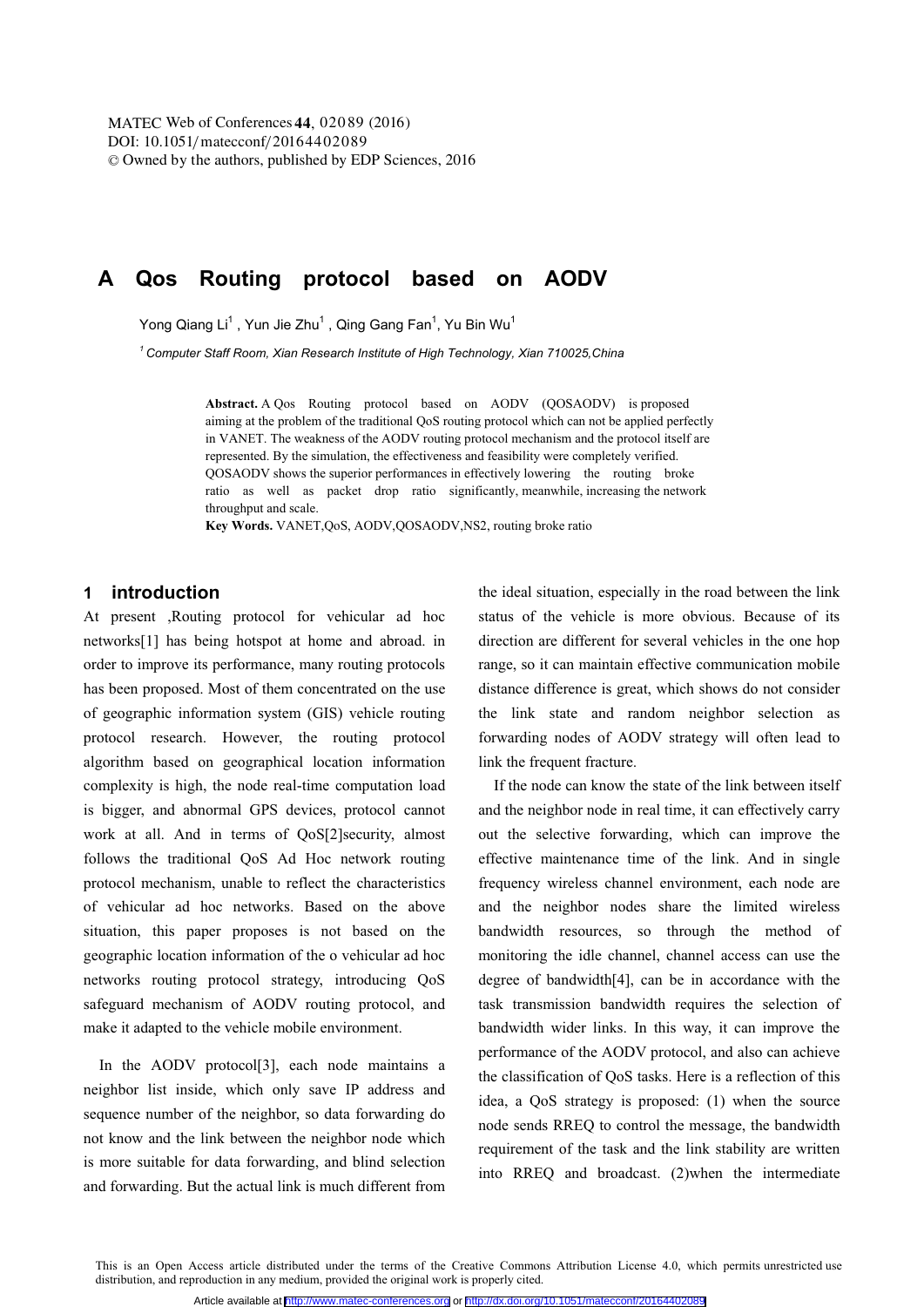nodes receive the RREQ packet, it first to compare their bandwidth ability and RREQ packet demands the bandwidth of the value, if not satisfied without forwarding, it discarded directly. If meet, then compare the previous radio RREQ neighbor nodes and their link-state values and RREQ packet request link stability value, if meet the forwarding, if does not meet the discarded directly, not to deal with. (3) when the destination node receives RREQ packet, they also compare their bandwidth capacity and link stability. by comparison, they embed the minimum RREP message and reply to the source node. (4) when the source node received the corresponding RREP message ,they extract its bandwidth value and stability of the link, update the routing tables, and data forwarding.

This QoS routing forwarding mechanism can effectively avoid the lack of poor condition of node and poor bandwidth link, choose a more stable and sufficient bandwidth of the link. But also some deficiencies, for example, if the intermediate node through the comparison, they will lost RREQ packet, they unable to find a satisfactory routing and lead to the routing request packet radio invalid, consumption of network bandwidth[5]. Also, if the source node find the routing path of failure for the first time, because of the change of the unpredictable link-state, the link disconnected, until received RRER message to re-launch the routing request ,they operation. Through repeated experiment and simulation, the mechanism does not significantly improve performance of routing vehicular ad hoc networks protocol.

 How to accurately obtain the node itself available bandwidth capacity and link between neighbor nodes is the key of the routing protocol design performance, which influence QoS mechanism of state . Due to considering the portability of mobile terminals and CPU capacity, extract QoS index and the index of compare and select the operation and routing algorithm is not too complicated. This article take the simple and effective mathematical expectation and mathematical statistical methods to calculate the variance QoS parameter values.

(1) the available bandwidth values for:

When each node needs to know its own bandwidth available, it will access the MAC layer, and obtained value of the available bandwidth by the method of mathematical expectation. The formula is as follows:

Bandwidth=
$$
\frac{1}{n}\sum_{i=1}^{n} Isidle(i)
$$
, (1)

1≥Bandwidth≥0 (2) Link stability degree of access:

Link\_Stability=
$$
\frac{1}{m}\sum_{i=1}^{m} (\Delta T_i - \sum \Delta T_i)^2
$$
 (2)

In formula,  $\Delta T_i$  As type of HELLO message of twice arrival interval time. In this paper, m was set to 10, Link \_ Stability set to 100; if the calculation result more than this value, it is set to 100. 10≥Stability\_Link≥0 ,if the interval of the HELLO information received are the same, it is very ideal link-state; stability degree is 0, for the best. Actual comparing with the inside of the RREQ packet link stability degree, they need a conversion function, depending on the environment Settings.

### 2 **The QOSAODV Protocol**

QOSAODV routing protocol divided into the following three steps:

(1) routing request initiated: When node receives from the upper after sending a data packet, they first check for efficient reach the destination node routing. if there are, the data packet are direct forwarded; if there are not , request is routed. Before the data was cache, message protocol extract the data packet header QoS mission requirements to carry value, and record in the routing table. Protocol use the extracted Qo S demand value do a RREQ packets and send to the neighbor node, in the form of broadcast at the same time open expansion in search and TTL increase mechanism. After waiting for a period of time, if the node have not received the corresponding RREP message, then it resend RREQ packets, if it still no response after several attempts, think this node is inaccessible, and this node sending RREQ operation is prohibited within a period of time. (2) request of routing forwarding: After intermediate node received RREQ message ,the node view check RREQ packet that have received the same source node in the recent period of time, if there are, they give up directly, if not they cache the RREQ packet and compare Qo S index. Node obtain its own bandwidth available capacity value and Link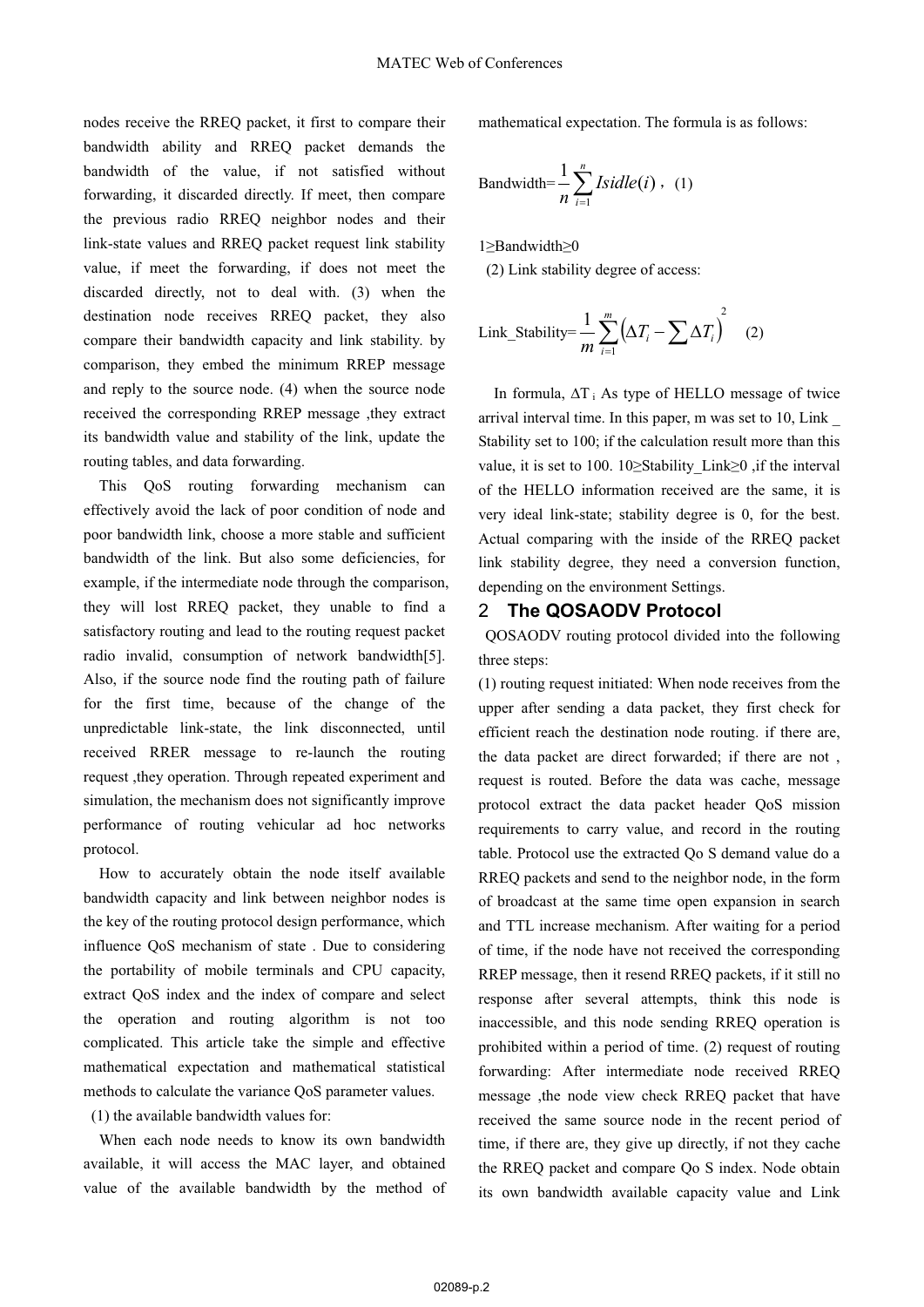stability value that node forward the RREQ[6] packet between a node and myself, and compare with value of QoS of RREQ packet required .

Min\_Bandwidth=min(BW\_node ,BW\_rreq) BW\_node as the available bandwidth value of the node itself, BW\_rreq RREQ packet for the specified minimum bandwidth requirements. Min\_LinkStability=min(LS\_node↔prenode,LS\_rreq)

LS node $\leftrightarrow$ prenode is degree of stability between the node itself with neighbor node, LS\_rreq RREQ is stability degree value, which were specified for packet. Intermediate nodes update routing table (create a reverse routing, record the minimum in routing table) with the minimum, and the minimum cover RREQ packet QoS value, forward. This mechanism ensure that the QoS value of RREQ packet records is always the optimal bandwidth value and best link stability.

(3) respond routing: Receiving RREQ packets, destination node, as well as the operation of the intermediate nodes, update the routing table, and concluded minimum value of QoS. In order to respond to the source node , destination node make a RREP message, QoS minimum value are written into the RREP message of destination node, and sent to the source node. RREP reply according to the RREQ packet forwarding generated in the process of reverse routing, the source node to unicast.

## 3 **Simulation**

This article uses the Manhattan model[7], The specific parameters of the simulation environment such as the following Table3-1. The proposed QOSAODV protocol's performance is analyzed using NS2 simulator.

| application layer               | <b>CBR</b>                                         |
|---------------------------------|----------------------------------------------------|
| <b>Transport Laye</b>           | UDP                                                |
| Routing Layer                   | QOSADOV,<br><b>AODV</b>                            |
| MAC Layer                       | 802.11DCF                                          |
| Wireless transmission model     | shadowing mode<br>$\beta = 2.4$                    |
| Wireless transmission frequency | 2.4GH                                              |
| Number of nodes                 | 20, 40, 60, 80,<br>100, 120, 140,<br>160, 180, 200 |
| Scene size                      | $1000m \times 1000m$                               |
| simulation time                 | 100 s.                                             |

Table 3.1 The results of simulation analysis



Figure 3.1 The comparison of packet loss rate

As you can see from figure 3.1, QOSAODV routing protocol AODV routing protocol and because of the increase of the number of nodes, the packet loss rate also will increase. But QOSAODV routing protocols due to its QoS safeguard mechanism, not because the number of nodes increases with the increase of packet loss rate, the number of nodes is long can reduce the packet loss rate of 11% on average, the node number once due to reach the destination node can be found with path is limited, so the two protocols performance are similar, but the number of nodes for QOSAODV routing protocol can effectively avoid the link to bedevil node and choose the forward routing path as the data is more stable, can effectively restrain the increase of the packet loss rate, intuitive proved the feasibility and effectiveness of the QOSAODV routing protocols.



#### Figure 3.2 end-to-end delay

Figure 3.2 said QOSAODV routing protocol of the average end-to-end delay slightly greater than AODV, because QOSAODV routing protocols to choose the least path is not necessarily the hop. The index compared with packet loss rate and the number of routing chain scission,